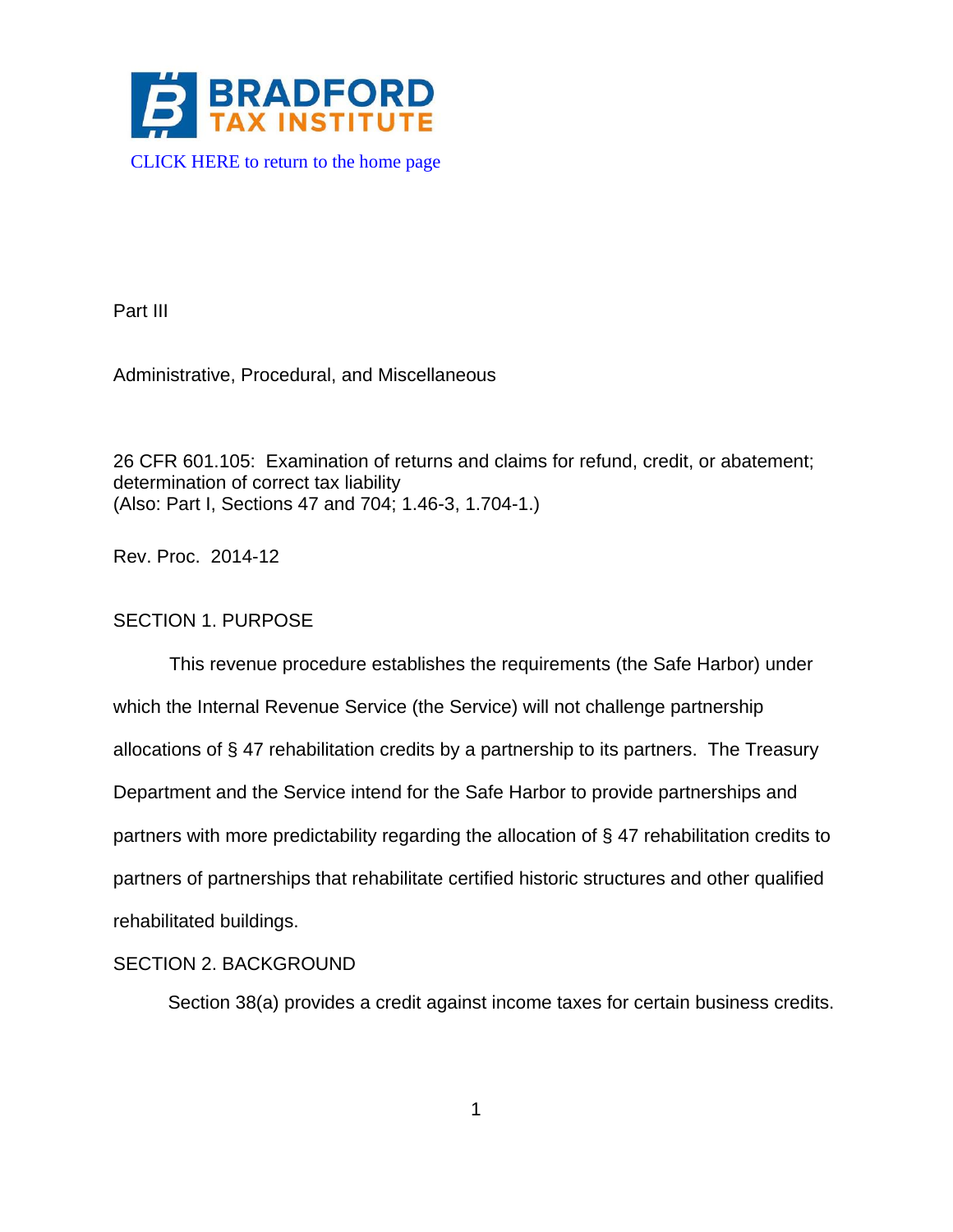Business credits include the investment credit determined under § 46. Section 38(b). Section 46 provides that, for purposes of § 38, the amount of the investment credit includes the rehabilitation credit.

Section 47(a) provides that the rehabilitation credit for any taxable year is the sum of 10 percent of the qualified rehabilitation expenditures with respect to any qualified rehabilitated building other than a certified historic structure, and 20 percent of the qualified rehabilitation expenditures with respect to any certified historic structure.

Section 47(b)(1) provides that qualified rehabilitation expenditures with respect to any qualified rehabilitated building shall be taken into account for the taxable year in which the qualified rehabilitated building is placed in service.

Section 50 provides additional rules for computing the investment credit. Section 50(d)(5) makes applicable rules similar to the rule of former § 48(d) (relating to certain leased property). Accordingly, a person who is a lessor of certain property may elect with respect to the property to treat the lessee as having acquired the property if specified requirements are met, including the income inclusion requirement of former  $§48(d)(5)$ .

Section 704(a) provides that a partner's distributive share of income, gain, loss, deduction, or credit shall be, except as otherwise provided in chapter 1 of subtitle A of Title 26, determined by the partnership agreement. Under § 704(b), a partner's distributive share of income, gain, loss, deduction, or credit (or item thereof) is determined in accordance with the partner's interest in the partnership (taking into account all facts and circumstances) if (1) the partnership agreement does not provide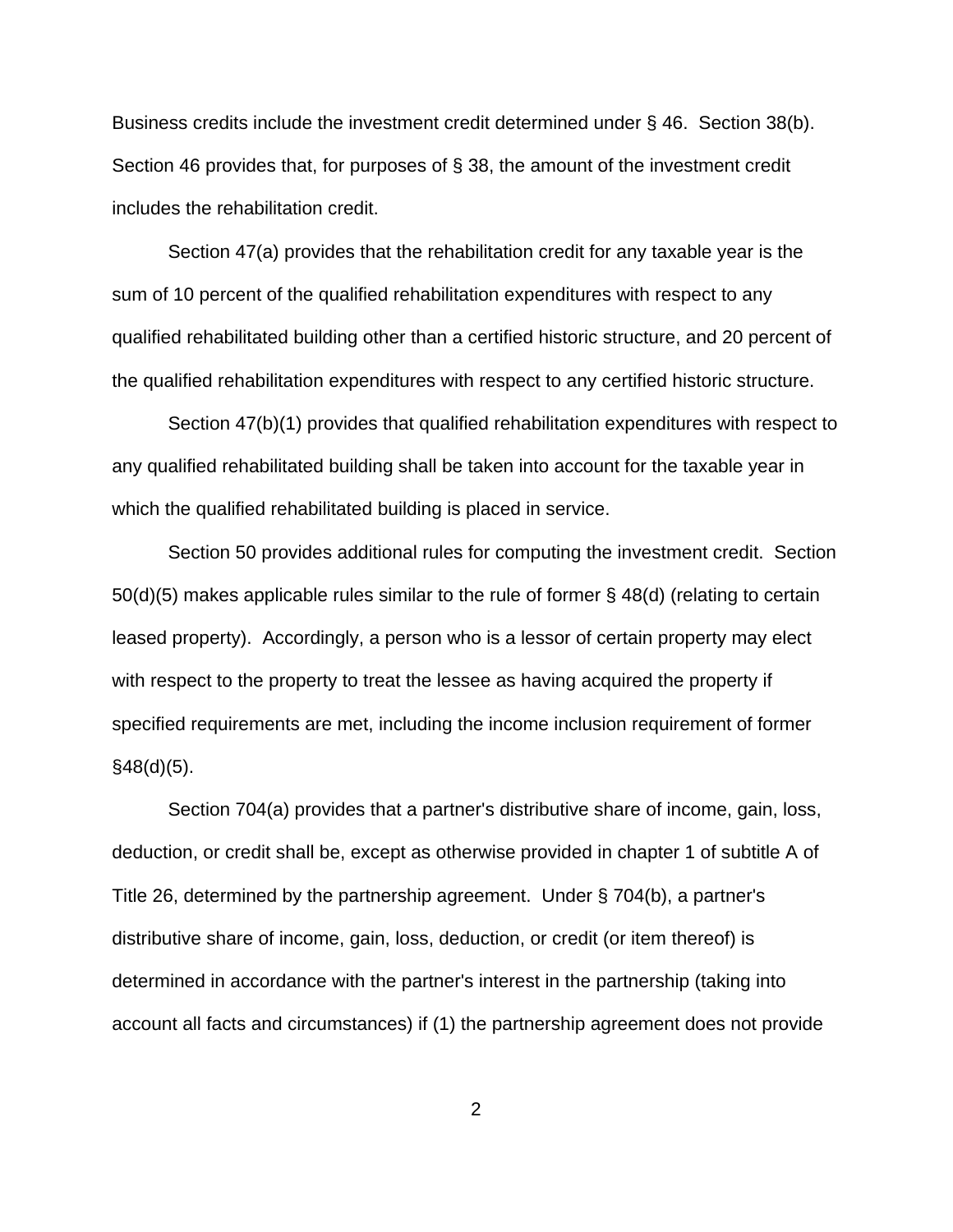as to the partner's distributive share of income, gain, loss, deduction, or credit (or item thereof), or (2) the allocation to a partner under the agreement of income, gain, loss, deduction, or credit (or item thereof) does not have substantial economic effect.

Section 1.704-1(b)(4)(ii) provides that, with respect to the investment tax credit provided by § 38, allocations of cost or qualified investment made in accordance with § 1.46-3(f) shall be deemed to be made in accordance with the partners' interests in the partnership. Under  $\S$  1.46-3(f)(2)(i), for purposes of  $\S$  47, each partner's share of the qualified rehabilitation expenditures is determined in accordance with the ratio in which the partners divide the general profits of the partnership (that is, the taxable income of the partnership described in  $\S$  702(a)(8)) regardless of whether the partnership has a profit or loss for its taxable year during which the qualified rehabilitation building is placed in service.

In Historic Boardwalk Hall, LLC. v. Commissioner, 694 F.3d 425 (3d Cir. 2012), cert. denied, U.S., No. 12-901, May 28, 2013, the Third Circuit considered whether an investor's interest in the success or failure of a partnership that incurred qualifying rehabilitation expenditures was sufficiently meaningful for the investor to qualify as a partner in that partnership. The agreements governing the Historic Boardwalk Hall transaction ensured that the investor would receive the § 47 rehabilitation credits (or their cash equivalent) and a preferred return, with only a remote opportunity for additional sharing in profit. Both the § 47 rehabilitation credits and the preferred return were guaranteed as part of the transaction. The preferred return guarantee was funded. The Third Circuit determined that the investor's return from the partnership was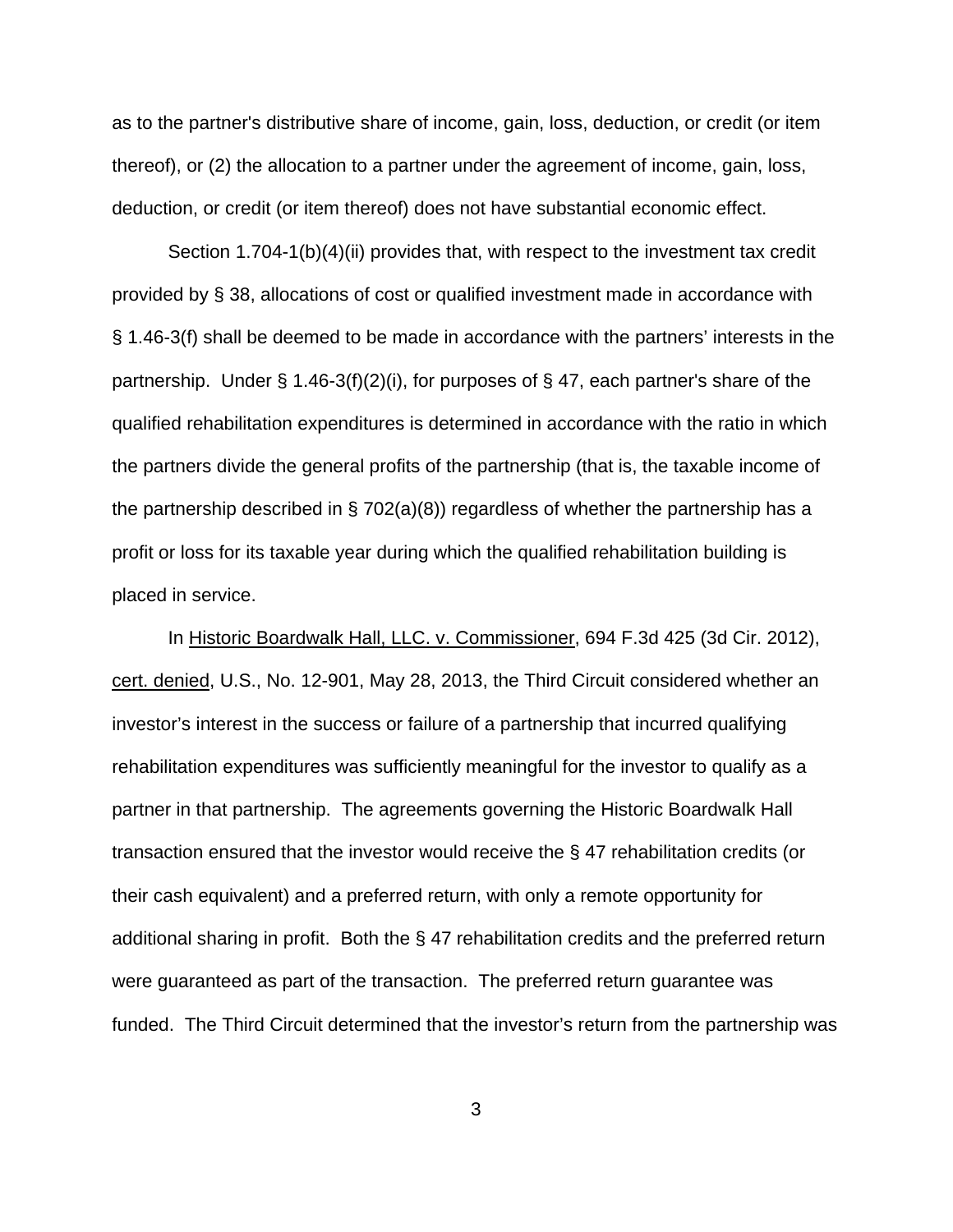effectively fixed, and that the investor also had no meaningful downside risk because its investment was guaranteed. The Third Circuit agreed with the Commissioner's reallocation of all of the partnership's claimed losses and tax credits from the investor to the principal, holding that "because [the investor] lacked a meaningful stake in either the success or failure of [the partnership], it was not a bona fide partner." Id. at 463. SECTION 3. SCOPE

The Safe Harbor in section 4 of this revenue procedure applies in the case of a partnership that validly claims the § 47 rehabilitation credit (Partnership). The Service will not challenge a Partnership's allocations of validly claimed § 47 rehabilitation credits if the Partnership and its partners satisfy the Safe Harbor. However, taxpayers should not infer that compliance with the Safe Harbor ensures that the § 47 rehabilitation credits are otherwise valid. A Partnership and its partners that do not satisfy each of the requirements in section 4 of this revenue procedure do not qualify for the Safe Harbor.

Partners in a Partnership may include one or more managers authorized to act for the Partnership (Principals) and one or more Investors (as defined in section 4.01 of this revenue procedure). A Partnership can be structured as either a Developer Partnership or a Master Tenant Partnership. A Developer Partnership is a Partnership that owns and restores a qualified rehabilitation building or a certified historic structure (Building). A Master Tenant Partnership is a Partnership that leases a Building from a Developer Partnership (Head Lease) and for which an election is made pursuant to § 1.48-4(a)(1) to treat the Master Tenant Partnership as having acquired the Building solely for purposes of the § 47 rehabilitation credit.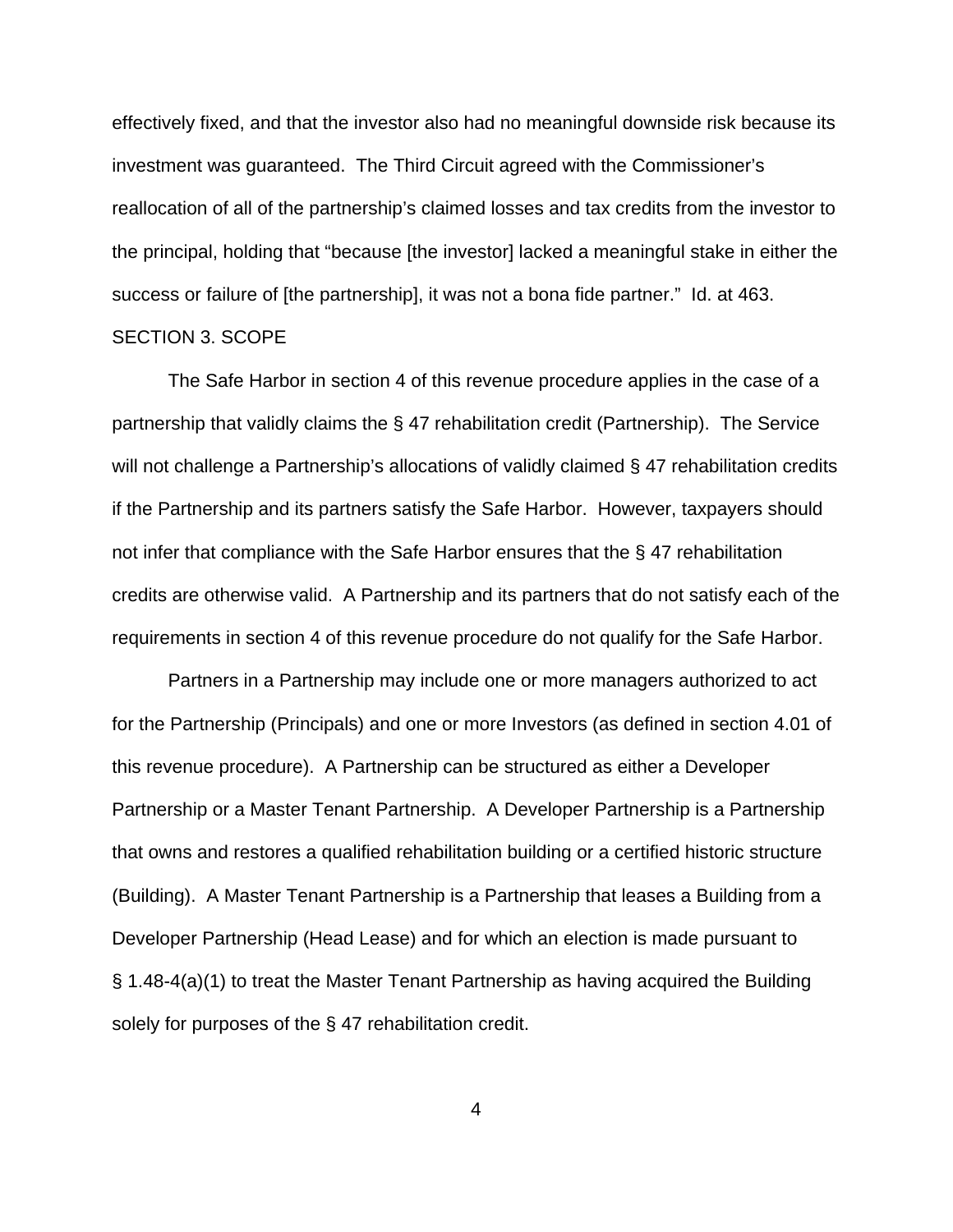This revenue procedure applies only with respect to allocations of § 47 rehabilitation credits from qualified rehabilitation expenditures. This revenue procedure does not apply to federal credits other than the § 47 rehabilitation credit or to state credit transactions. It does not indicate the circumstances under which the Service may challenge allocations of such other credits or the circumstances under which a transfer of state credits by a partnership may be treated as a disguised sale under § 707(a)(2)(B). Determinations of whether an expenditure is a qualified rehabilitation expenditure and whether a Partnership is the owner of a Building for purposes of claiming the § 47 rehabilitation credit are also outside the scope of this revenue procedure. In addition, this revenue procedure does not address how or if the taxexempt use property rules under § 168(h) apply.

The Safe Harbor set forth in this revenue procedure is not intended to provide substantive rules and no inference should be drawn as to the validity of partnership allocations for taxpayers that fail to satisfy the Safe Harbor. Further, this revenue procedure does not address how a Partnership is required to allocate the income inclusion required by § 50(d)(5). The Treasury Department and the Service do not view the Safe Harbor as determinative of whether an Investor is a partner or acting in its capacity as a partner in an arrangement or transaction that is outside the scope of this revenue procedure. The Treasury Department and the Service do not intend the inclusion of any particular criterion in the Safe Harbor to be an indication either of our views of the significance of that criterion with respect to any other federal or state tax credit transactions, or of whether a Partnership has the requisite benefits and burdens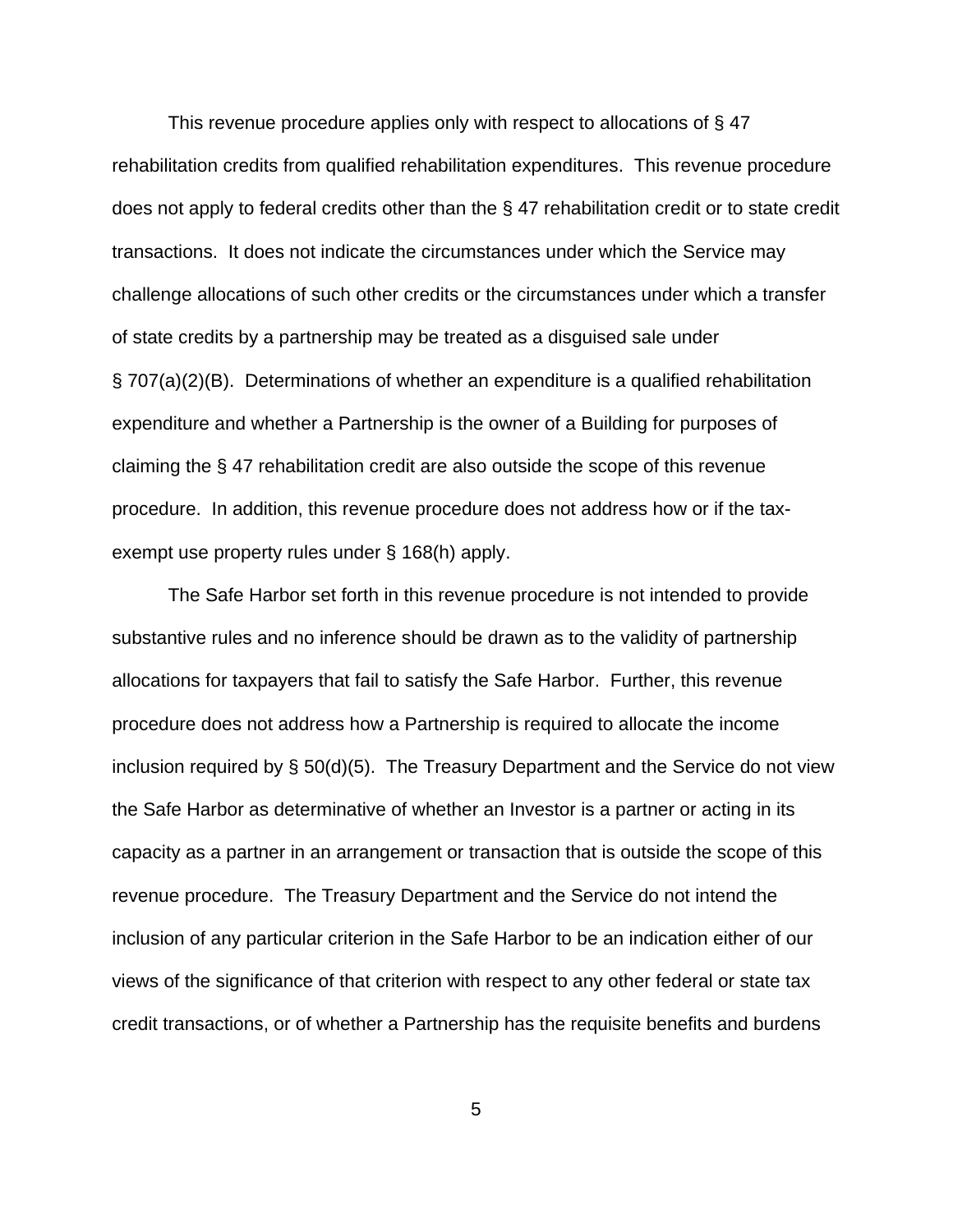of ownership of a Building. The Service will not provide private letter rulings to individual taxpayers regarding the allocation of § 47 rehabilitation credits.

## SECTION 4. SAFE HARBOR

.01 *Investors Defined*. Investors are Partnership partners (other than Principals) that hold an interest in the Partnership that is described in section 4.02(2) of this revenue procedure. An Investor may be an initial partner in the Partnership or may be a person who later becomes an Investor by purchasing a Partnership interest. If the Investor receives an allocation of § 47 rehabilitation credits from a Master Tenant Partnership, the Investor cannot also invest in the Developer Partnership other than through an indirect interest in the Developer Partnership held through the Master Tenant Partnership. This prohibition does not apply to a separately negotiated, distinct economic arrangement (e.g., a separate arm's length investment into the Developer Partnership to share in allocations of federal new markets tax credits or low income housing credits).

### .02 *Partners' Partnership Interests*.

(1) Principal's minimum Partnership interest. The Principal must have a minimum one percent interest in each material item of Partnership income, gain, loss, deduction, and credit at all times during the existence of the Partnership.

(2) Investor's Partnership interest.

(a) Investor's minimum Partnership interest. The Investor must have, at all times during the period it owns an interest in the Partnership, a minimum interest in each material item of Partnership income, gain, loss, deduction, and credit equal to at least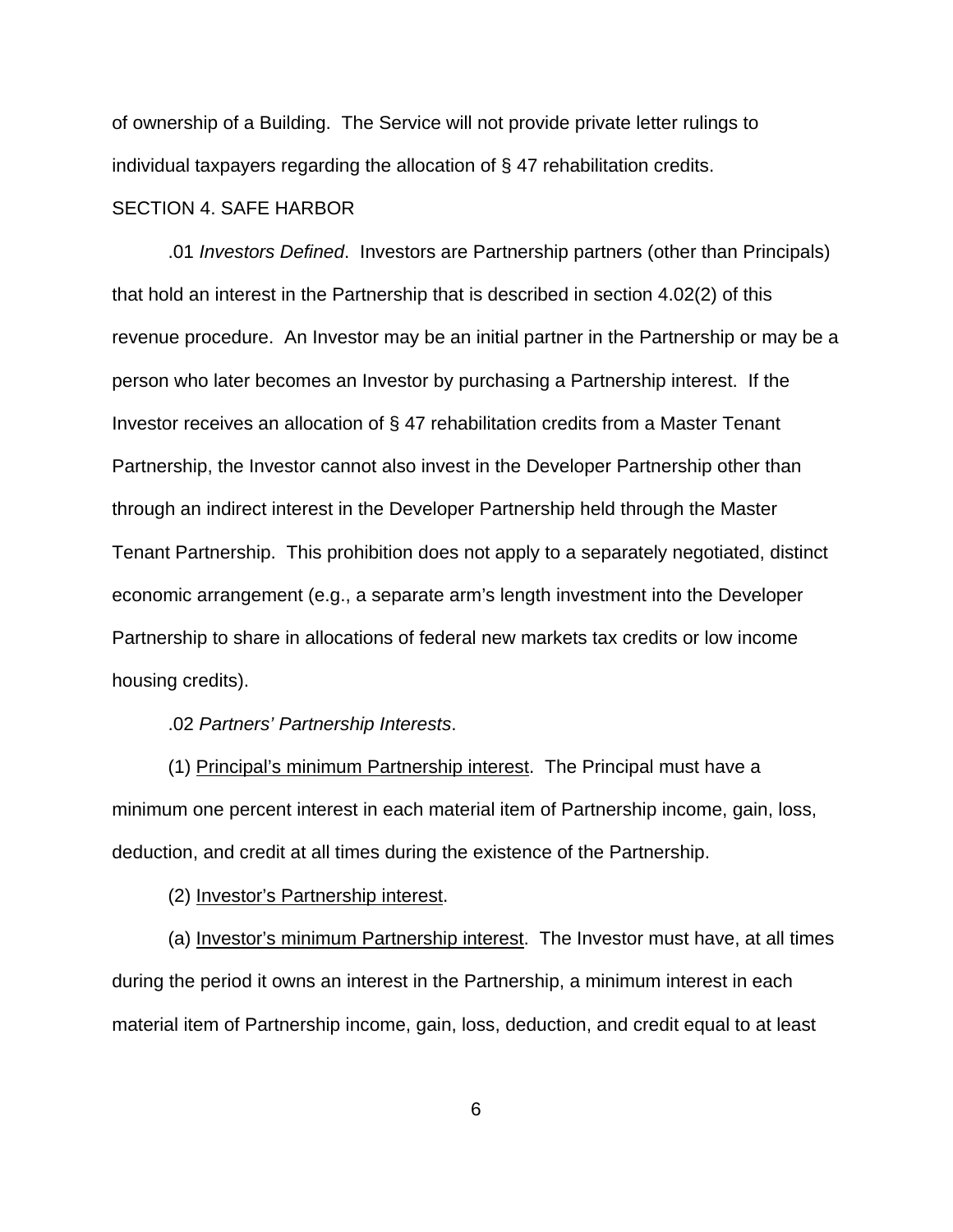five percent of the Investor's percentage interest in each such item for the taxable year for which the Investor's percentage share of that item is the largest (as adjusted for sales, redemptions, or dilution of the Investor's interest).

(b) Requirements regarding the Investor's Partnership interest. The Investor's Partnership interest must constitute a bona fide equity investment with a reasonably anticipated value commensurate with the Investor's overall percentage interest in the Partnership, separate from any federal, state, and local tax deductions, allowances, credits, and other tax attributes to be allocated by the Partnership to the Investor. An Investor's Partnership interest is a bona fide equity investment only if that reasonably anticipated value is contingent upon the Partnership's net income, gain, and loss, and is not substantially fixed in amount. Likewise, the Investor must not be substantially protected from losses from the Partnership's activities. The Investor must participate in the profits from the Partnership's activities in a manner that is not limited to a preferred return that is in the nature of a payment for capital.

(c) Arrangements to reduce the value of the Investor's Partnership interest. The value of the Investor's Partnership interest may not be reduced through fees (including developer, management, and incentive fees), lease terms, or other arrangements that are unreasonable as compared to fees, lease terms, or other arrangements for a real estate development project that does not qualify for § 47 rehabilitation credits, and may not be reduced by disproportionate rights to distributions or by issuances of interests in the Partnership (or rights to acquire interests in the Partnership) for less than fair market value consideration. A sublease agreement of the Building from the Master Tenant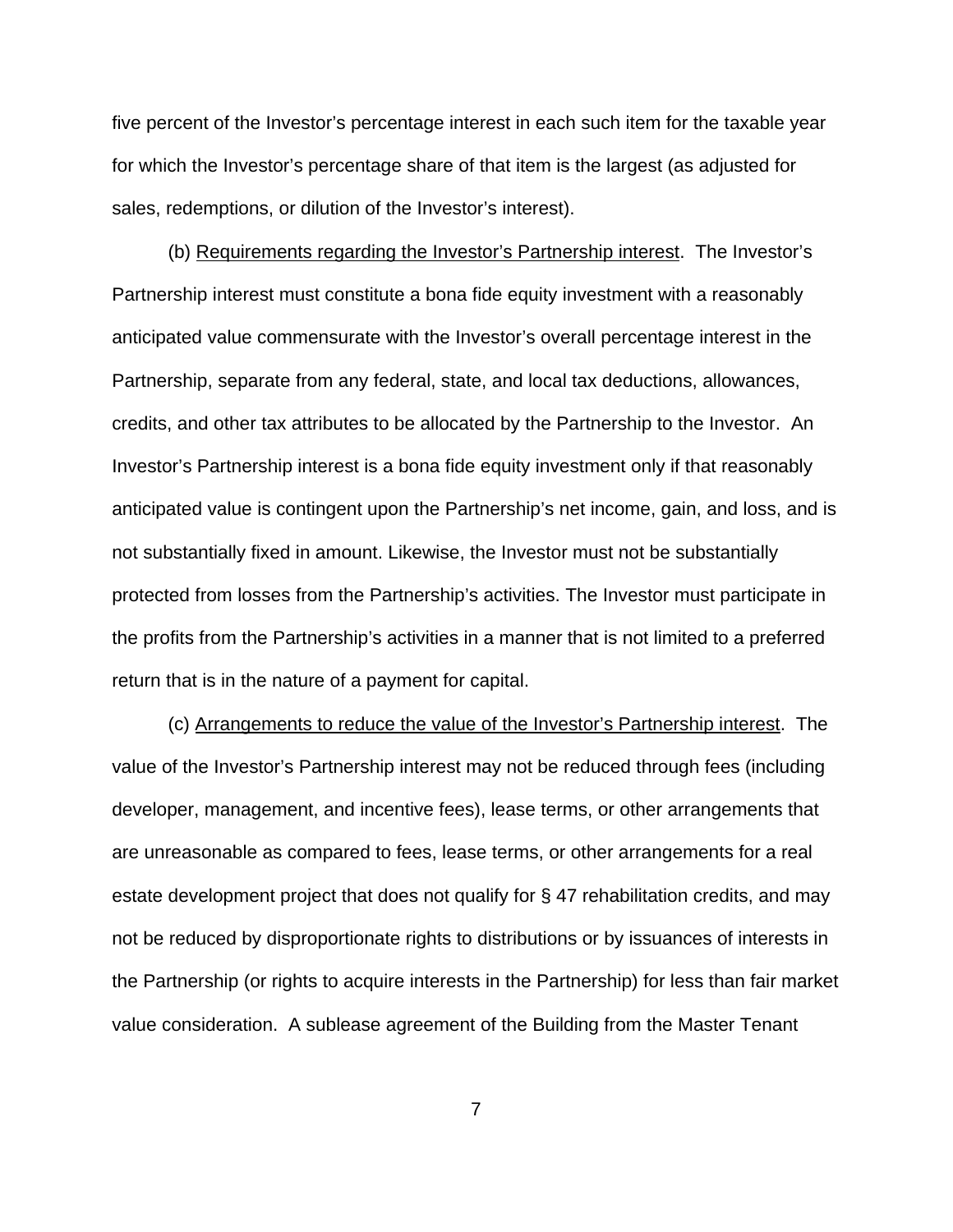Partnership back to the Developer Partnership or to the Principal of either the Developer Partnership or Master Tenant Partnership will be deemed unreasonable unless the sublease is mandated by a third party unrelated to the Principal. The terms of a sublease agreement of the Building by the Master Tenant Partnership to any person will be deemed unreasonable unless the duration of the sublease is shorter than the duration of the Head Lease. The Master Tenant Partnership may not terminate its lease of the Building from the Developer Partnership during the period in which the Investor remains as a partner in the Master Tenant Partnership.

.03 *Investor's Minimum Unconditional Contribution*. The Investor must contribute a minimum unconditional amount (the Investor Minimum Contribution) to the Partnership before the date that the Building is placed in service. The Investor Minimum Contribution equals 20 percent of the Investor's total expected capital contributions required under the agreements relating to the Partnership as of the date the Building is placed in service. The Investor must maintain the Investor Minimum Contribution throughout the duration of its ownership of its Partnership interest in the Partnership (and the Investor Minimum Contribution must not be protected against loss through any arrangement, directly or indirectly, by any person involved with the rehabilitation except as permitted under section 4.05(1) of this revenue procedure). Contributions of promissory notes or other obligations for which the Investor is the maker are not included in determining whether the Investor satisfies the Investor Minimum Contribution.

.04 *Contingent Consideration*. At least 75 percent of the Investor's total expected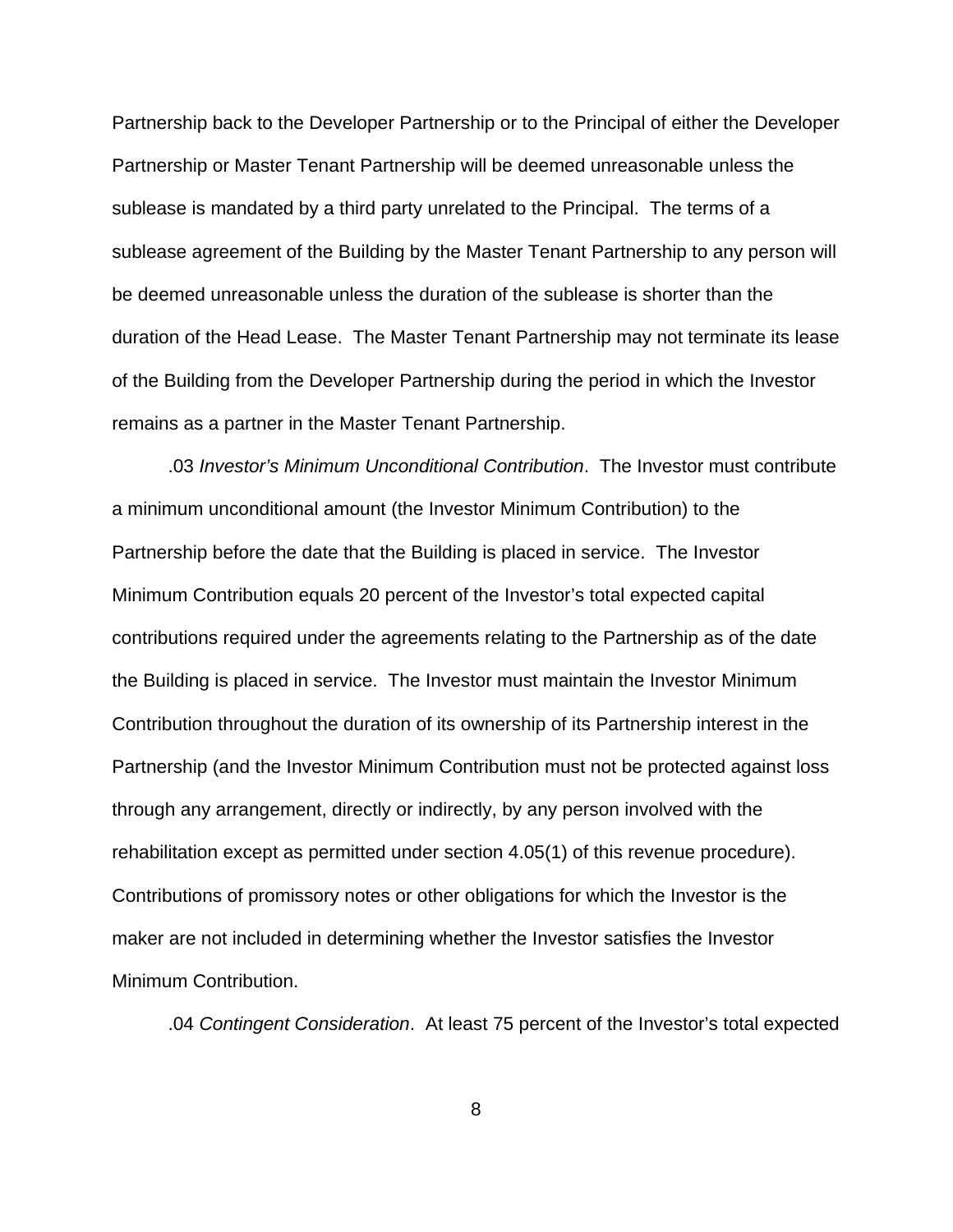capital contributions must be fixed in amount before the date the Building is placed in service. The Investor must reasonably expect to meet its funding obligations as they arise.

.05 *Guarantees and Loans.*

(1) Permissible guarantees.

(a) The following unfunded guarantees may be provided to the Investor--(i) Guarantees for the performance of any acts necessary to claim the § 47 rehabilitation credits;

(ii) Guarantees for the avoidance of any act (or omissions) that would cause the Partnership to fail to qualify for the § 47 rehabilitation credits or that would result in a recapture of the § 47 rehabilitation credits; and,

(iii) Guarantees that are not described as impermissible guarantees under section 4.05(2) of this revenue procedure.

(b) Examples of unfunded guarantees permitted under this section include completion guarantees, operating deficit guarantees, environmental indemnities, and financial covenants.

(c) For purposes of this section 4.05(1), a guarantee is unfunded if no money or property is set aside to fund all or any portion of the guarantee, and if neither the person making the guarantee (the guarantor) nor any person under the control of the guarantor agrees to maintain a minimum net worth in connection with the guarantee. Further, reserves in an amount less than or equal to the Partnership's reasonably projected operating expenses for a twelve-month period will not constitute an amount set aside to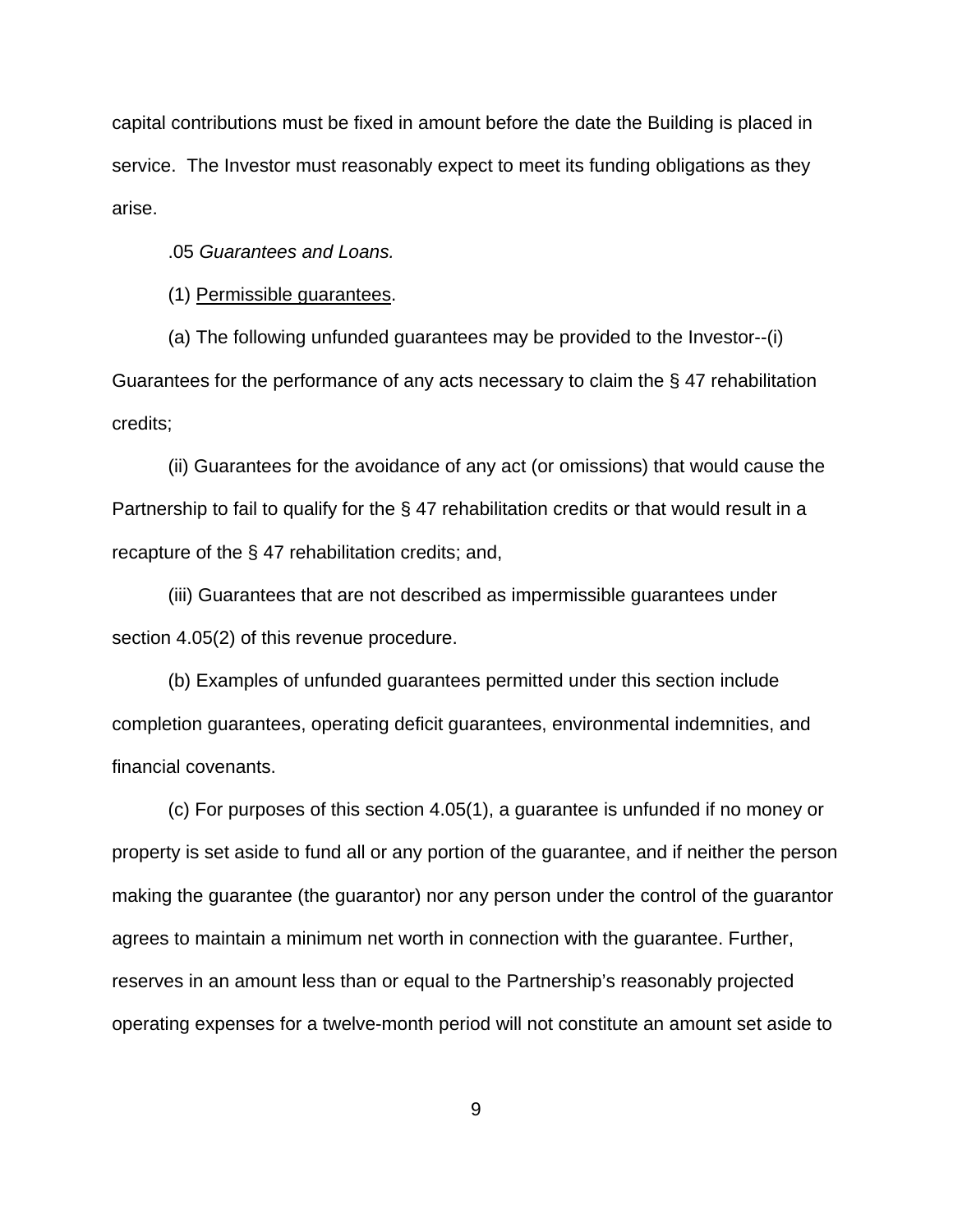fund the guaranteed amount for purposes of this section.

### (2) Impermissible guarantees.

(a) No person involved in any part of the rehabilitation transaction may directly or indirectly guarantee or otherwise insure the Investor's ability to claim the § 47 rehabilitation credits, the cash equivalent of the credits, or the repayment of any portion of the Investor's contribution due to inability to claim the § 47 rehabilitation credits in the event the Service challenges all or a portion of the transactional structure of the Partnership. Further, no person involved in any part of the rehabilitation transaction may guarantee that the Investor will receive Partnership distributions or consideration in exchange for its Partnership interest (except for a fair market value sale right described in section 4.06(2)). This requirement does not prohibit the Investor from procuring insurance from persons not involved with the rehabilitation or the Partnership.

(b) No person involved in any part of the rehabilitation transaction may pay the Investor's costs or indemnify the Investor for the Investor's costs if the Service challenges the Investor's claim of the § 47 rehabilitation credits.

(c) No person involved in any part of the rehabilitation transaction may offer a guarantee described in section 4.05(1) of this revenue procedure that is not an unfunded guarantee described in section 4.05(1)(c).

 (3) Loans*.* A Developer Partnership, a Master Tenant Partnership, or the Principal of either the Developer Partnership or the Master Tenant Partnership may not lend any Investor the funds to acquire any part of the Investor's interest in the Partnership or guarantee or otherwise insure any indebtedness incurred or created in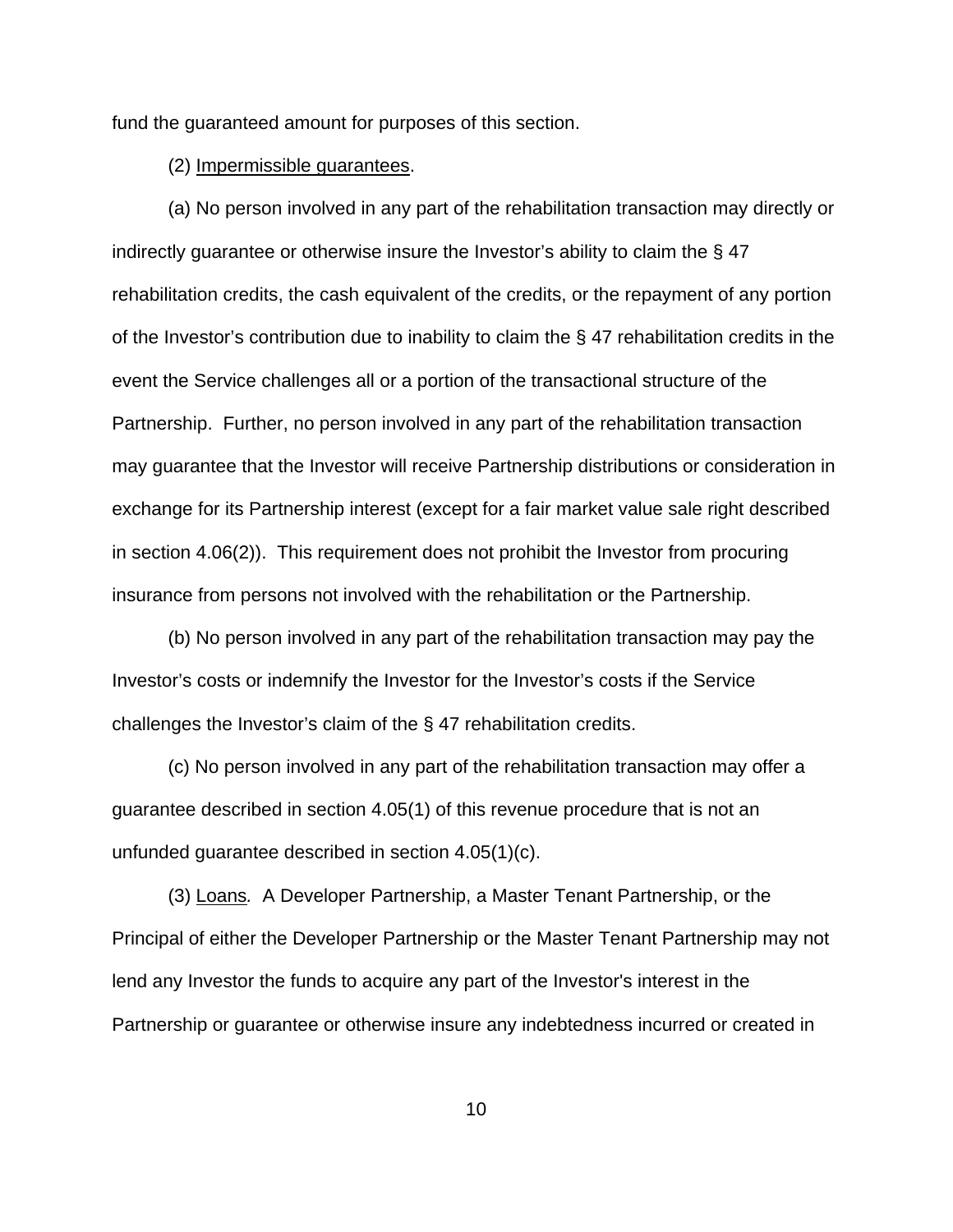connection with the Investor's acquisition of its Partnership interest.

.06 *Purchase Rights and Sale Rights*.

(1) Purchase rights. Neither the Principal nor the Partnership may have a call option or other contractual right or agreement to purchase or redeem the Investor's interest at a future date (other than a contractual right or agreement for a present sale).

(2*)* Sale rights. The Investor may not have a contractual right or other agreement to require any person involved in any part of the rehabilitation transaction to purchase or liquidate the Investor's interest in the Partnership at a future date at a price that is more than its fair market value determined at the time of exercise of the contractual right to sell.

(3) Determination of fair market value. A determination of the fair market value of the Investor's interest in the Partnership may take into account only those contracts or other arrangements creating rights or obligations that meet the requirements of section 4.02(2)(c) of this revenue procedure and that are on arm's length terms.

(4) Payment of preferred returns, fees, and tax distributions. Nothing in this paragraph prohibits the payment of any accrued but unpaid fees, preferred returns, or tax distributions owed to the Investor.

(5) Abandonment. An Investor may not acquire its interest in the Partnership with the intent of abandoning the interest after the Partnership completes the qualified rehabilitation. If an Investor abandons its interest in the Partnership at any time, the Investor will be presumed to have acquired its interest with the intent of later abandoning it unless the facts and circumstances clearly establish that the Investor did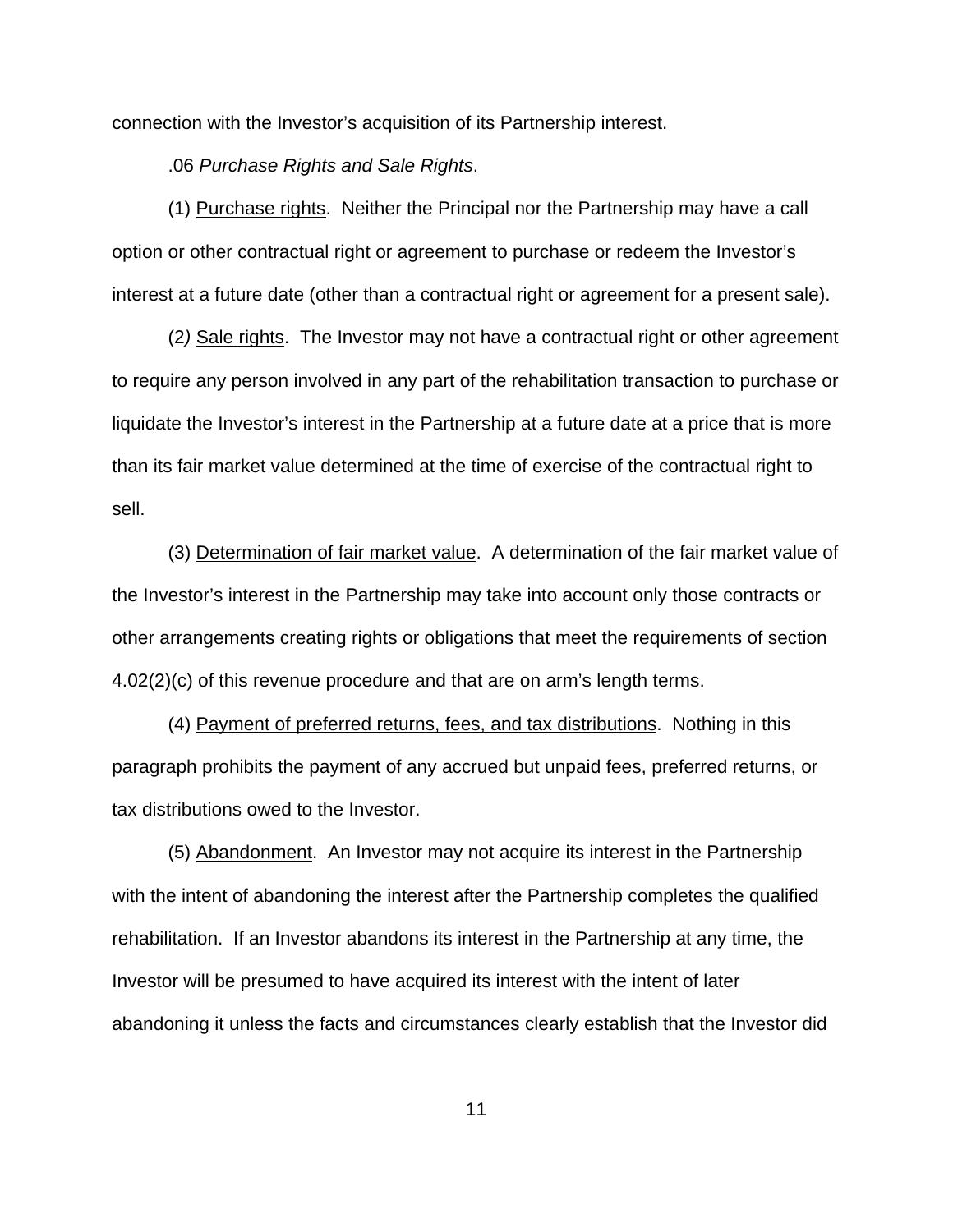not acquire its interest with the intent of later abandoning it.

.07 *Allocation of § 47 Rehabilitation Credits*. Allocations under the Partnership agreement must satisfy the requirements of § 704(b) and the regulations thereunder. The § 47 rehabilitation credit must be allocated in accordance with § 1.704-1(b)(4)(ii). Solely for purposes of determining whether a Partnership meets the requirements of this section 4.07, the Partnership's allocation to its partners of the income inclusion required by § 50(d)(5) shall not be taken into account. .08 *Related Parties*. For purposes of this revenue procedure, each of the terms Principal, Partnership, Investor, and person include any related persons. For this purpose, persons are related if they bear a relationship to each other that is specified in  $\S$  267(b) or  $\S$  707(b)(1).

#### SECTION 5. EXAMPLES

The following examples illustrate the application of the requirements of section 4 of the revenue procedure to a transaction in which the Investor invests in a Partnership to obtain the § 47 rehabilitation credits. The examples assume that the tax-exempt use property rules of § 168(h) do not apply. The examples also assume that the Partnership may validly claim the § 47 rehabilitation credits with respect to the rehabilitation of Building (defined below).

.01 *Example 1*. (i) Transaction Structure. The Developer Partnership is a limited liability company classified as a partnership for federal income tax purposes. The Developer Partnership is the owner for federal tax purposes of a historic commercial building (Building) that it plans to rehabilitate. The Developer Partnership is the Partnership for purposes of satisfying the requirements of this revenue procedure.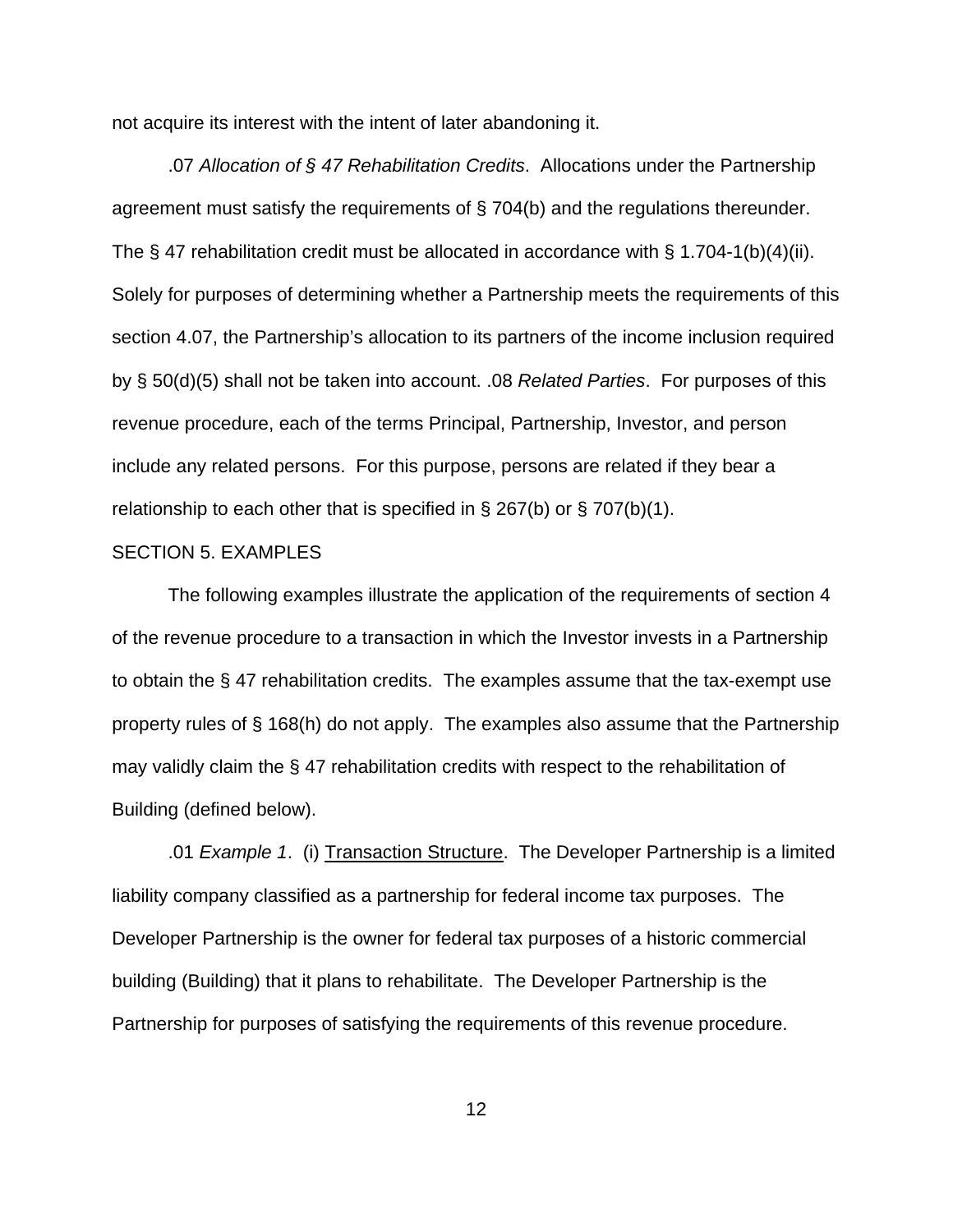The Principal and the Investor will own Partnership. The Principal is the manager of the Partnership and authorized to act on behalf of the Partnership. The Investor is an unrelated party that will contribute money to the Partnership in exchange for an interest in the Partnership.

(ii) Investor's Contribution to Partnership. The Investor enters into an agreement with the Partnership to acquire an interest in the Partnership in exchange for an expected capital commitment of \$100x, of which \$75x is fixed. Prior to the date Building is placed in service, Investor acquires its interest in the Partnership by making an up front cash contribution of \$20x. Investor reasonably expects to contribute the remaining \$80x of its expected capital commitment upon the achievement of mutually agreed upon milestones (e.g., receiving National Park Service approvals, leasing the Building to tenants).

(iii) Partnership Interests. The Partnership is governed by a partnership agreement that satisfies the requirements of § 704(b). From the date the Investor becomes a partner until the date that is five years after the Building is placed in service (Transition Date), the Investor will be allocated 99% of the Partnership's profits and losses, as determined for federal income tax purposes. Consistent with the Partnership's allocation of profit and loss, the Investor will also be allocated, and will claim, 99% of the § 47 rehabilitation credits available to the Partnership. The Principal will be allocated 1% of the profits and losses during this period. As of the Transition Date and until the earlier of the date that the Investor is no longer a member of the Partnership and the date that the Partnership terminates, the Investor will be allocated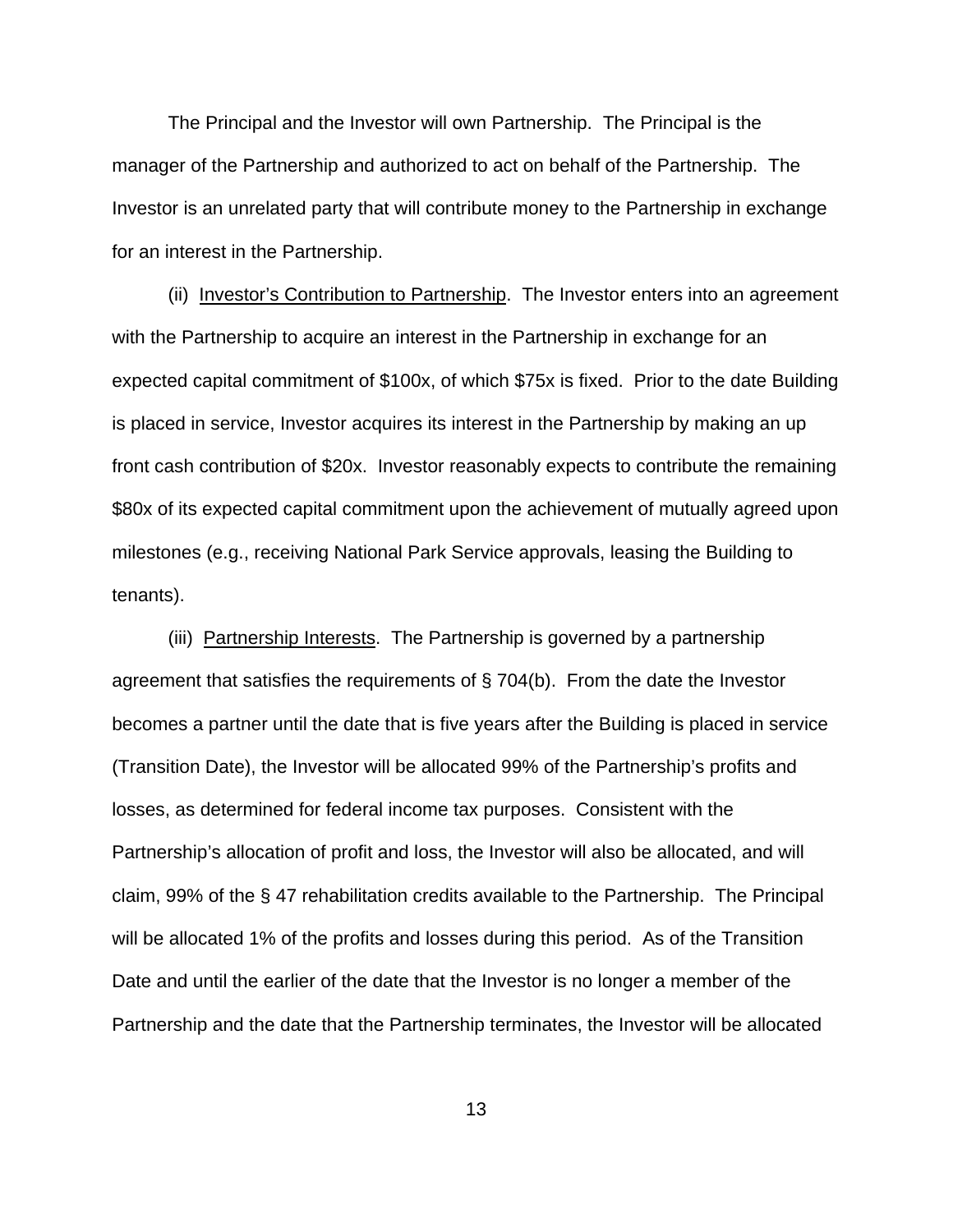5% of the Partnership's profits and losses, and the Principal will be allocated 95% of the Partnership's profits and losses. The Investor has a right to receive a pro rata share of all distributions commensurate with the Investor's share of the Partnership profits. The Investor's partnership interest has a reasonably anticipated value commensurate with the Investor's overall percentage interest in the Partnership, separate from any federal, state, and local tax deductions, allowances, credits, and other tax attributes to be allocated from the Partnership to the Investor.

(iv) Partnership Operations. The Partnership will operate the Building and lease the individual units in the Building to retail businesses under terms that are consistent with lease terms for a real estate development project that does not qualify for §47 rehabilitation credits. All fees paid by the Partnership, including any fees paid to the Principal, are reasonable and are consistent with fees commonly paid in a real estate development that does not qualify for § 47 rehabilitation credits.

(v) Guarantees. No party involved in any part of the rehabilitation has directly or indirectly provided a guarantee to the Investor regarding the Investor's ability to claim of § 47 rehabilitation credits, the cash equivalent of the credits, or the repayment of any portion of the Investor's contribution due to an inability to claim the credits in the event the Service challenges all or a portion of the transactional structure of the Partnership. Further, no party involved in any part of the rehabilitation has directly or indirectly guaranteed the Investor that it will receive distributions from the Partnership or that the Investor will receive consideration in exchange for its Partnership interest (other than the Investor's fair market value sale rights described in paragraph (vi) below). The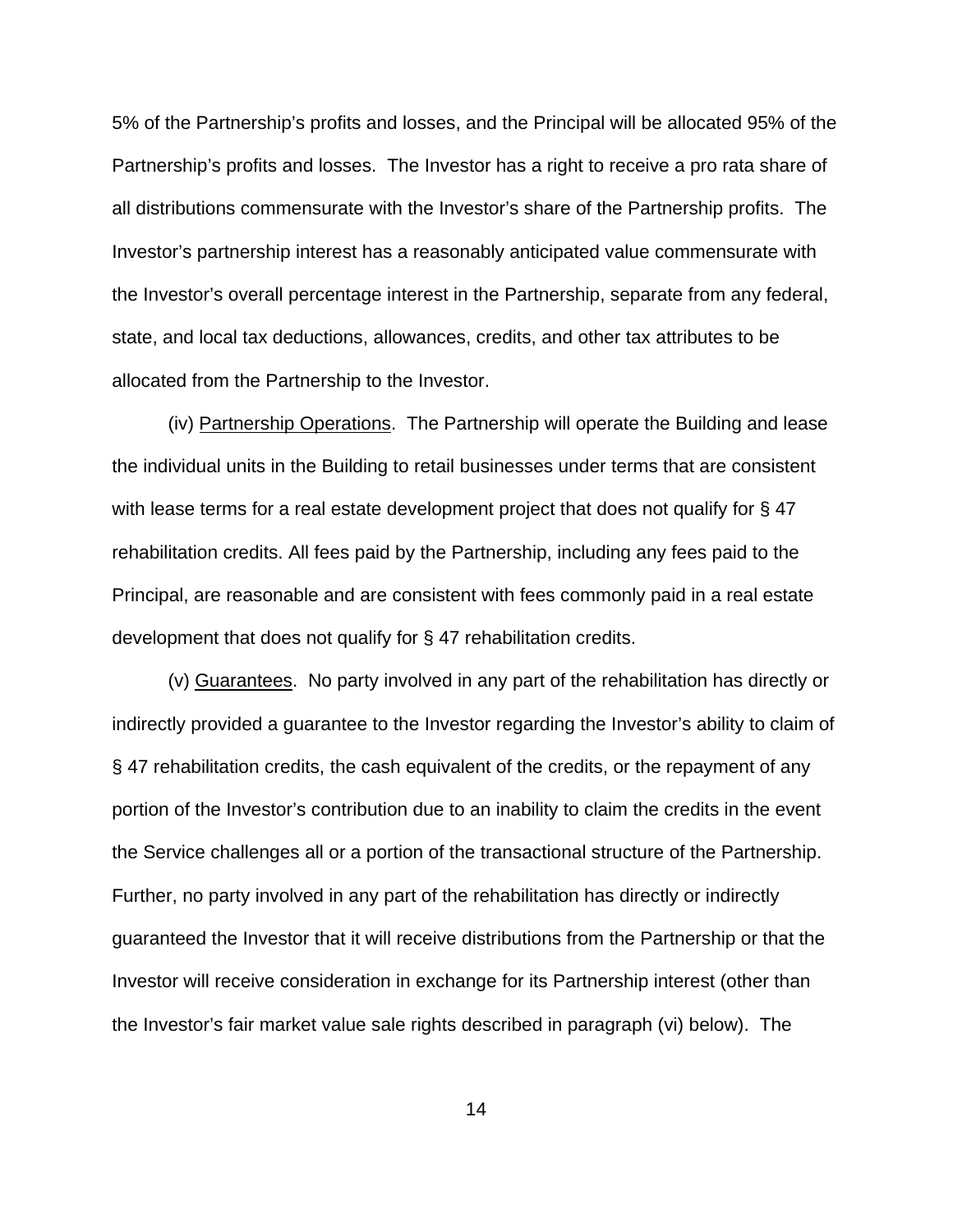Partnership and the Principal have provided the Investor with unfunded guarantees commonly provided to investors in commercial real estate development transactions that do not qualify for the § 47 rehabilitation credit. In addition, the Partnership and the Principal provided an unfunded guarantee to the Investor that the Partnership and the Principal will undertake any acts necessary for the Partnership to claim the § 47 rehabilitation credit. Similarly, the Partnership and the Principal have provided an unfunded guarantee to the Investor that the Partnership and the Principal will not engage in any act that will negatively impact the Partnership's ability to claim the § 47 rehabilitation credit or that would result in the recapture of the § 47 rehabilitation credit. The Principal has also provided an unfunded guarantee requiring it to contribute additional cash to the Partnership to the extent of any Partnership operating deficit. Under the terms of the guarantee, if the Principal or the Partnership fail to meet their obligations, the Investor will be repaid all or a part of its contribution and any costs that Investor has incurred with respect to the transaction. The operating deficit guarantee does not include amounts required to fund expenses for more than twelve months of operation.

(vi) Purchase Rights and Sale Rights. Neither the Partneship nor the Principal has any contractual right to purchase the Investor's interest in the Partnership at a future date. For a period of six months beginning on the date that is six months after the Transition Date, the Investor has the right to require the Principal to purchase the Investor's interest for the fair market value of the interest. The Investor did not acquire its interest in the Partnership with the intent of abandoning its interest.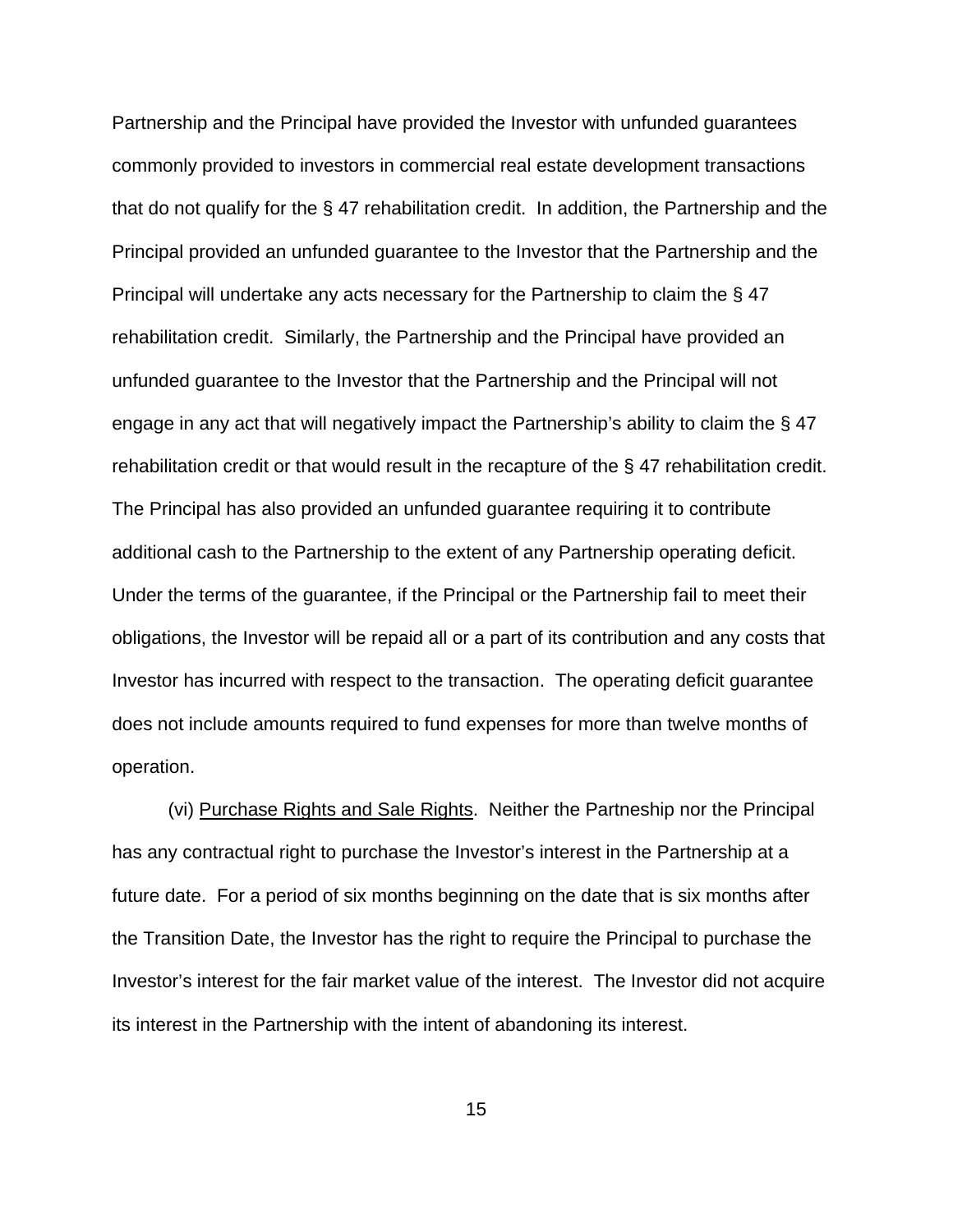(vii) Conclusion. Under the facts of this example, because each requirement set forth in section 4 of this revenue procedure is met by the Partnership and its partners, the Service will not challenge the Partnership's allocation of 99% of the § 47 rehabilitation credits to the Investor.

.02 *Example 2*. (i) Transaction Structure. The facts are the same as in Example 1. In addition, the Master Tenant Partnership, a limited liability company classified as a partnership for federal tax purposes, will lease the Building from the Developer Partnership (Head Lease). The terms of the Head Lease are comparable to the lease terms of a real estate development project that does not qualify for § 47 rehabilitation credits. The Developer Partnership will make an election pursuant to § 1.48-4(a)(1) to treat the Master Tenant Partnership as having acquired the Building solely for purposes of the § 47 rehabilitation credits, allowing the Master Tenant Partnership to properly claim the § 47 rehabilitation credits. Therefore, the Master Tenant Partnership is the Partnership for purposes of satisfying the requirements of this revenue procedure. The Partnership will also own an interest in the Developer Partnership. The Investor does not own an interest in the Developer Partnership other than its indirect interest held through the Partnership. Further, the Partnership will sublease the Building to retail businesses as described in Example 1. The duration of these subleases will be shorter than the Head Lease.

(ii) Conclusion. Under the facts of this example, because each requirement set forth in section 4 of this revenue procedure is met by the Partnership and its partners, the Service will not challenge the Partnership's allocation of 99% of the § 47